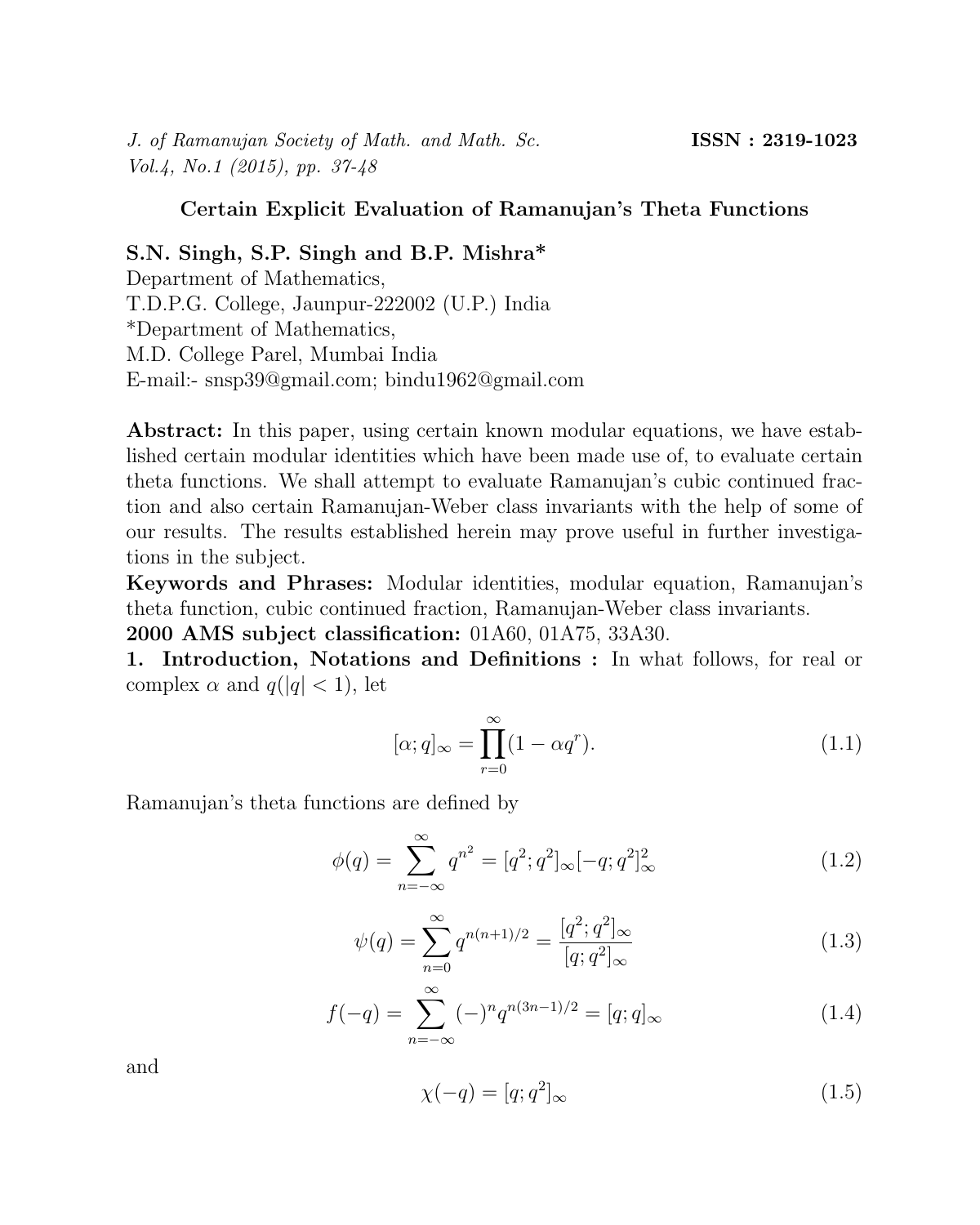We shall use the following modular equations also;

If  $\beta$  and the multipliers m are of degree three over  $\alpha$ , then

$$
\sqrt[8]{\frac{\beta^3}{\alpha}} = \frac{m-1}{2} \tag{1.6}
$$

$$
\sqrt[8]{\frac{(1-\alpha)^3}{1-\beta}} = \frac{3-m}{2m} \tag{1.7}
$$

$$
\sqrt[8]{\frac{\alpha^3}{\beta}} = \frac{3+m}{2m} \tag{1.8}
$$

$$
\sqrt[8]{\frac{(1-\beta)^3}{1-\alpha}} = \frac{m+1}{2}
$$
\n(1.9)

Berndt [2; (5.1), p. 232]

The following results due to Ramanujan will also be used in our study,

$$
\phi(q) = \sqrt{z} \tag{1.10}
$$

$$
\phi(-q) = \sqrt{z}\sqrt[4]{1-x} \tag{1.11}
$$

$$
\phi(-q^2) = \sqrt{z} \sqrt[8]{1-x} \tag{1.12}
$$

$$
\psi(q) = \sqrt{z/2} \sqrt[8]{x/q} \tag{1.13}
$$

$$
\psi(-q) = \sqrt{z/2} \sqrt[8]{x(1-x)/q} \tag{1.14}
$$

$$
\psi(q^2) = \frac{\sqrt{z}}{2} \sqrt[4]{x/q} \tag{1.15}
$$

$$
f(q) = \frac{\sqrt{z}}{\sqrt[6]{2}} \sqrt[24]{x(1-x)/q} \tag{1.16}
$$

$$
f(-q) = \frac{\sqrt{z}}{\sqrt[6]{2}} \sqrt[6]{1-x} \sqrt[24]{x/q}
$$
 (1.17)

$$
f(-q^2) = \frac{\sqrt{z}}{\sqrt[3]{2}} \sqrt[12]{x(1-x)/q} \tag{1.18}
$$

$$
f(-q^4) = \frac{\sqrt{z}}{\sqrt[3]{4}} \sqrt[24]{1-x} \sqrt[6]{x/q}
$$
 (1.19)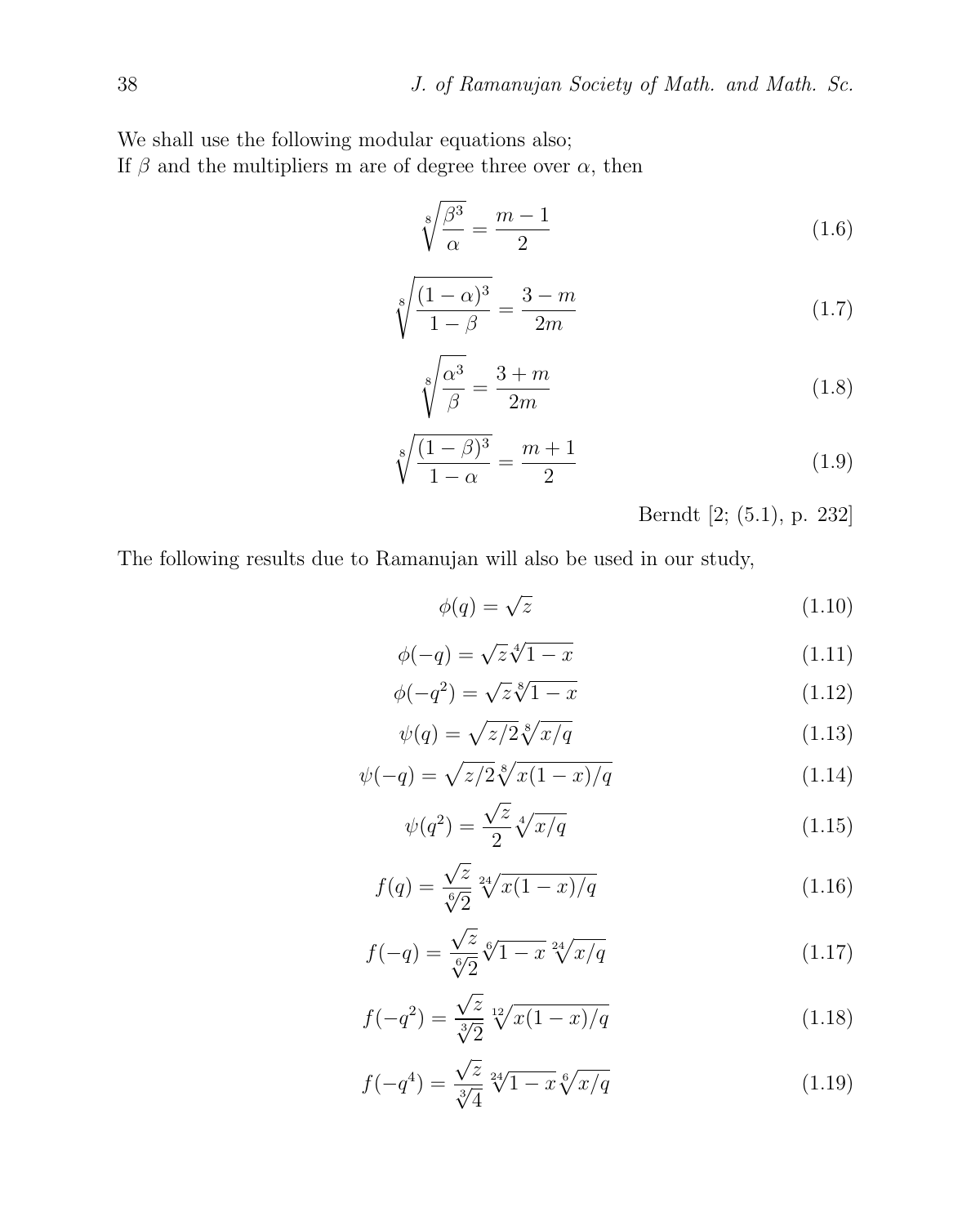$$
\chi(q) = \frac{\sqrt[6]{2}}{\sqrt[24]{x(1-x)/q}}\tag{1.20}
$$

$$
\chi(-q) = \frac{\sqrt[6]{2} \sqrt[12]{1-x}}{\sqrt[24]{x/q}}
$$
\n(1.21)

$$
\chi(-q^2) = \frac{\sqrt[3]{2} \sqrt[24]{1-x}}{\sqrt[12]{x/q}}
$$
\n(1.22)

Ramanujan [4; Chapter 17, entries 10, 11, 12]

$$
\frac{\phi(e^{-\pi})}{\phi(e^{-3\pi})} = \sqrt[4]{6\sqrt{3} - 9} \tag{1.23}
$$

Berndt [3; Chapter 35, entry 4, p. 327]

Ramanujan-Weber class invariants  $G_n$  and  $g_n$  are defined as,

$$
2^{1/4}e^{-\pi\sqrt{n}/24}G_n = \chi(e^{-\pi\sqrt{n}})
$$
\n(1.24)

and

$$
2^{1/4}e^{-\pi\sqrt{n}/24}g_n = \chi(-e^{-\pi\sqrt{n}})
$$
\n(1.25)

Berndt [3; Chapter 34, (1.3) 4, p. 183]

If 
$$
a = \sqrt[4]{\pi}/\Gamma(3/4)
$$
, then  

$$
\phi(e^{-\pi}) = a \tag{1.26}
$$

Berndt [3; Chapter 35, entry (1.1)(1.3), p. 325]

Ramanujan's cubic continued fraction is given by,

$$
v = \frac{q^{1/3}}{1+} \frac{q+q^2}{1+} \frac{q^2+q^4}{1+} \frac{q^3+q^6}{1+} \tag{1.27}
$$

where,

$$
\frac{1}{v} = \left\{ \frac{\psi^4(q)}{q\psi^4(q^3)} - 1 \right\}^{1/3} \tag{1.28}
$$

and,

$$
2v = \left\{1 - \frac{\phi^4(-q)}{\phi^4(-q^3)}\right\}^{1/3} \tag{1.29}
$$

Andrews and Berndt [1; entry (3.3.1), p. 94]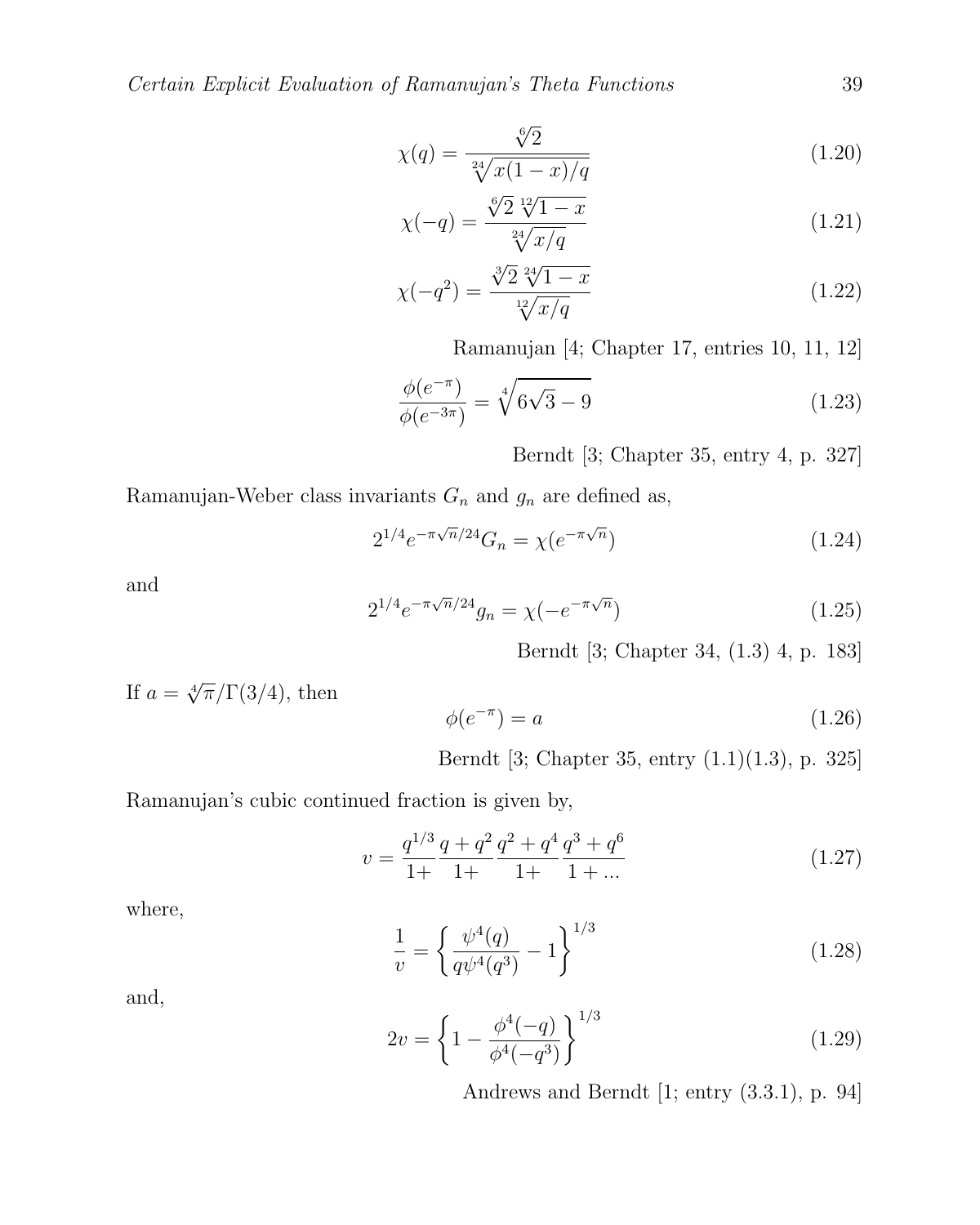# 2. Results to be established

In this section we shall establish the following results,

$$
\frac{\phi^3(-e^{-\pi})}{\phi(-e^{-3\pi})} = a^2 \sqrt[4]{6\sqrt{3} - 9} \frac{\{3 - \sqrt{6\sqrt{3} - 9}\}^2}{4(6\sqrt{3} - 9)}
$$
\n(2.1)

$$
\frac{\phi^3(-e^{-3\pi})}{\phi(-e^{-\pi})} = a^2 \sqrt[4]{6\sqrt{3} - 9} \frac{\{1 + \sqrt{6\sqrt{3} - 9}\}^2}{4(6\sqrt{3} - 9)}
$$
(2.2)

$$
\phi(-e^{-\pi})\phi(-e^{-3\pi}) = \frac{a^2\sqrt[4]{6\sqrt{3}-9}\{3-\sqrt{6\sqrt{3}-9}\}}{4(6\sqrt{3}-9)}\{1+\sqrt{6\sqrt{3}-9}\}\tag{2.3}
$$

$$
\frac{\phi(-e^{-\pi})}{\phi(-e^{-3\pi})} = \sqrt{\frac{3 - \sqrt{6\sqrt{3} - 9}}{1 + \sqrt{6\sqrt{3} - 9}}}
$$
\n(2.4)

$$
\frac{\phi^3(-e^{-2\pi})}{\phi(-e^{-6\pi})} = \frac{a^2 \sqrt[4]{6\sqrt{3} - 9} \{3 - \sqrt{6\sqrt{3} - 9}\}}{(2\sqrt{6\sqrt{3} - 9})}
$$
(2.5)

$$
\frac{\phi^3(-e^{-6\pi})}{\phi(-e^{-2\pi})} = \frac{a^2 \sqrt[4]{6\sqrt{3} - 9}(1 + \sqrt{6\sqrt{3} - 9})}{(2\sqrt{6\sqrt{3} - 9})}
$$
(2.6)

$$
\phi(-e^{-2\pi})\phi(-e^{-6\pi}) = a^2 \frac{\sqrt{(3-\sqrt{6\sqrt{3}-9})(1+\sqrt{6\sqrt{3}-9})}}{(2\sqrt{6\sqrt{3}-9})}
$$
(2.7)

$$
\frac{\phi(-e^{-2\pi})}{\phi(-e^{-6\pi})} = \sqrt[8]{6\sqrt{3} - 9} \times \sqrt[4]{\frac{3 - \sqrt{6\sqrt{3} - 9}}{1 + \sqrt{6\sqrt{3} - 9}}}
$$
\n(2.8)

$$
\frac{\psi^3(e^{-\pi})}{\psi(e^{-3\pi})} = a^2 \sqrt[4]{6\sqrt{3} - 9} \frac{3 + \sqrt{6\sqrt{3} - 9}}{4\sqrt{6\sqrt{3} - 9}}
$$
\n(2.9)

$$
\frac{e^{-\pi}\psi^3(e^{-3\pi})}{\psi(e^{-\pi})} = a^2 \sqrt[4]{6\sqrt{3} - 9} \frac{\sqrt{6\sqrt{3} - 9} - 1}{4(6\sqrt{3} - 9)}
$$
(2.10)

$$
e^{-\pi/2}\psi(e^{-\pi})\psi(e^{-3\pi}) = \frac{a^2\sqrt{(3+\sqrt{6\sqrt{3}-9})(\sqrt{6\sqrt{3}-9}-1)}}{4\sqrt{6\sqrt{3}-9}}
$$
(2.11)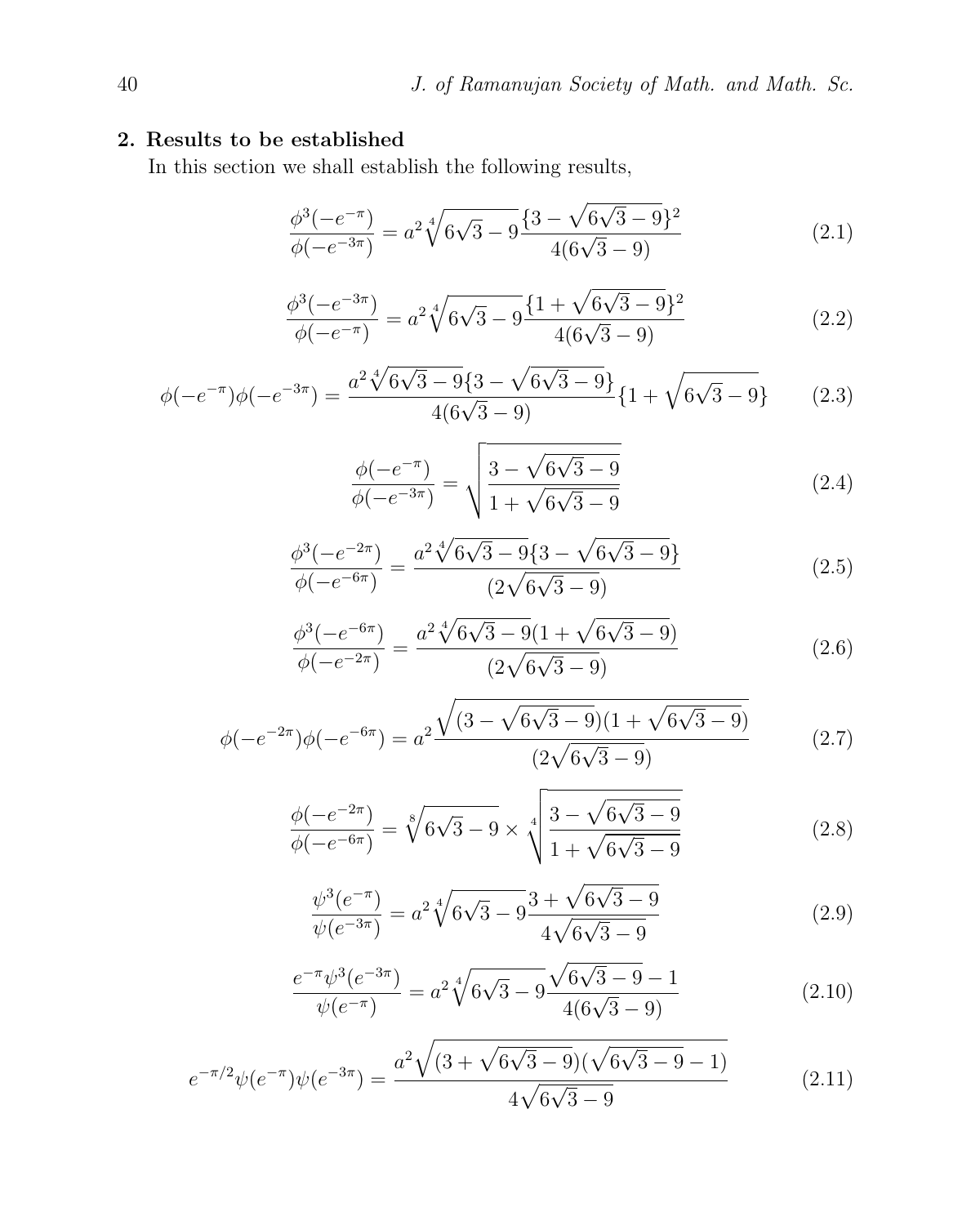$$
\frac{\psi(e^{-\pi})}{e^{-\pi/4}\psi(e^{-3\pi})} = \sqrt[8]{6\sqrt{3} - 9} \sqrt[4]{\frac{3 + \sqrt{6\sqrt{3} - 9}}{\sqrt{6\sqrt{3} - 9} - 1}}\n \tag{2.12}
$$

$$
\frac{\psi^3(-e^{-\pi})}{\psi(-e^{-3\pi})} = \frac{a^2 \sqrt[4]{6\sqrt{3} - 9}}{2(\sqrt{3} - 1)}
$$
\n(2.13)

$$
\frac{e^{-\pi}\psi^3(-e^{-3\pi})}{\psi(-e^{-\pi})} = \frac{a^2\sqrt[4]{6\sqrt{3}-9}}{6\sqrt{3}(\sqrt{3}+1)}
$$
(2.14)

$$
e^{-\pi/2}\psi(-e^{-\pi})\psi(-e^{-3\pi}) = \frac{a^2\sqrt[4]{2\sqrt{3}-3}}{2\sqrt{6}}\tag{2.15}
$$

$$
\frac{\psi(-e^{-\pi})}{e^{-\pi/4}\psi(-e^{-3\pi})} = \sqrt[4]{6\sqrt{3} - 9} \tag{2.16}
$$

$$
\frac{\psi^3(e^{-2\pi})}{\psi(e^{-6\pi})} = a^2(6\sqrt{3} - 9)^{1/4} \frac{\{3 + \sqrt{6\sqrt{3} - 9}\}^2}{16(6\sqrt{3} - 9)}
$$
\n(2.17)

$$
\frac{e^{-2\pi}\psi^3(e^{-6\pi})}{\psi(e^{-2\pi})} = a^2(6\sqrt{3}-9)^{1/4}\frac{\{\sqrt{6\sqrt{3}-9}-1\}^2}{16(6\sqrt{3}-9)}
$$
(2.18)

$$
e^{-\pi}\psi(e^{-2\pi})\psi(e^{-6\pi}) = \frac{a^2(6\sqrt{3}-9)^{1/4}\{\sqrt{6}(\sqrt{3}-9)+3\}\{\sqrt{6}(\sqrt{3}-9)-1\}}{16(6\sqrt{3}-9)} \tag{2.19}
$$

$$
\frac{\psi(e^{-2\pi})}{e^{-\pi/2}\psi(e^{-6\pi})} = \left\{ \frac{\sqrt{6}(\sqrt{3}-9)+3}{\sqrt{6}(\sqrt{3}-9)-1} \right\}^{1/2}
$$
\n(2.20)

$$
\frac{f^3(e^{-\pi})}{f(e^{-3\pi})} = \frac{a^2(6\sqrt{3}-9)^{1/4}}{\left\{2(\sqrt{3}-1)\right\}^{1/3}}
$$
(2.21)

$$
\frac{e^{-\pi/3}f^3(e^{-3\pi})}{f(e^{-\pi})} = \frac{a^2(6\sqrt{3}-9)^{1/4}\{(2-\sqrt{3})(\sqrt{3}-1)/4\}^{1/3}}{6\sqrt{3}-9}
$$
(2.22)

$$
e^{-\pi/6} f(e^{-\pi}) f(e^{-3\pi}) = \frac{a^2}{(6\sqrt{3} - 9)^{1/4}} \{ (2 - \sqrt{3})/8 \}^{1/6}
$$
 (2.23)

$$
\frac{f(e^{-\pi})}{e^{-\pi/12}f(e^{-3\pi})} = (3\sqrt{3})^{1/4}(2-\sqrt{3})^{1/12}
$$
\n(2.24)

$$
\frac{f^3(-e^{-\pi})}{f(-e^{-3\pi})} = \frac{a^2(6\sqrt{3}-9)^{1/4}}{\{2(\sqrt{3}-1)\}^{1/3}} \times \frac{3-\sqrt{(6\sqrt{3}-9)}}{2\sqrt{(6\sqrt{3}-9)}}\tag{2.25}
$$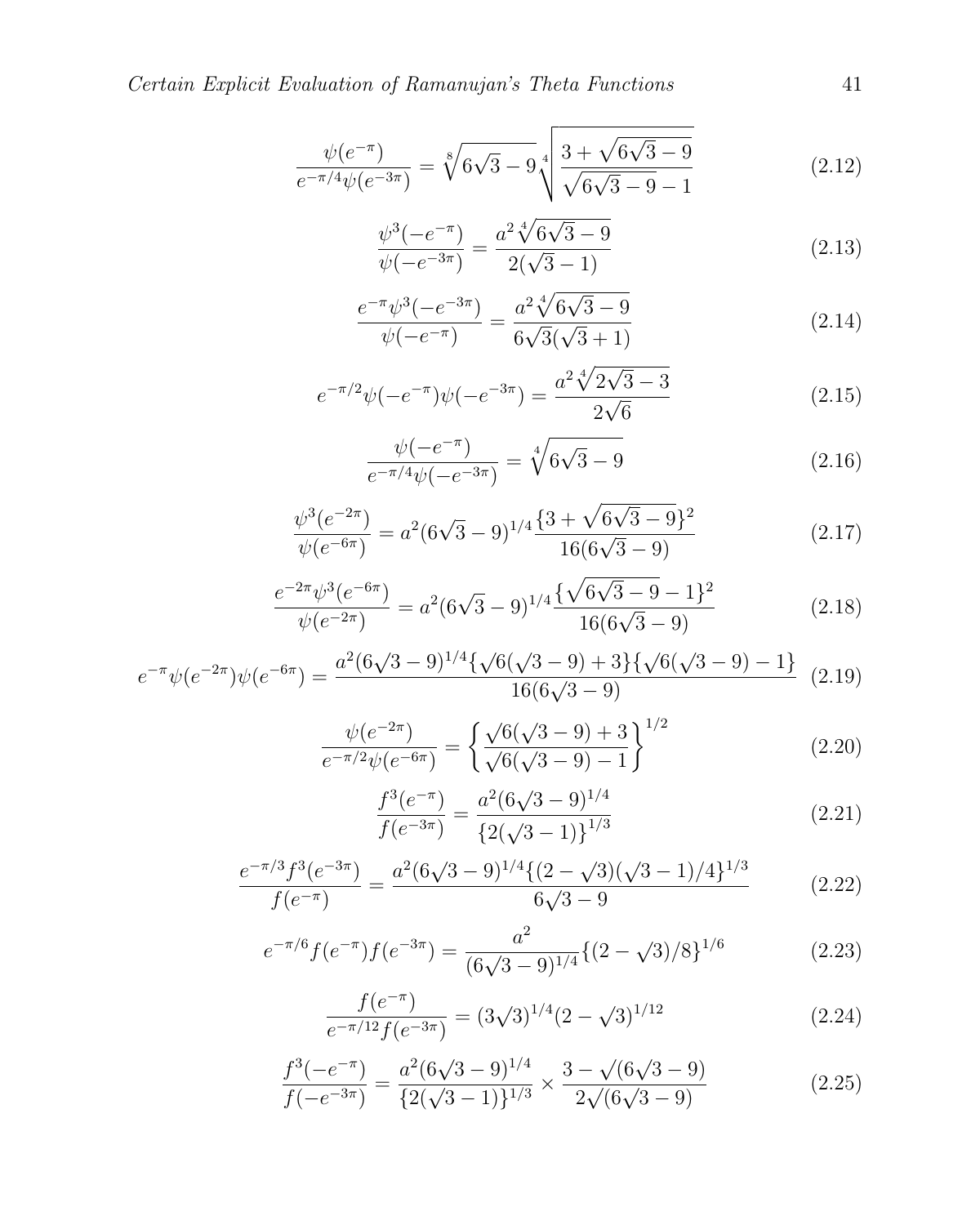$$
\frac{e^{-\pi/3}f^3(-e^{-3\pi})}{f(-e^{-\pi})} = \frac{a^2(6\sqrt{3}-9)^{1/4}}{6\sqrt{3}-9} \times \frac{1+\sqrt{(6\sqrt{3}-9)}}{2} \{ (2-\sqrt{3})(\sqrt{3}-1)/4 \}^{1/3}
$$
\n(2.26)

$$
e^{-\pi/6}f(-e^{-3\pi})f(-e^{-\pi}) = \frac{a^2}{2^{4/3}\sqrt{(6\sqrt{3}-9)}} \left\{ \frac{2-\sqrt{3}}{2} \right\}^{1/6} \times
$$
  
×[{3-\sqrt{(6\sqrt{3}-9)}}{1+\sqrt{(6\sqrt{3}-9)}}]^{1/2} (2.27)

$$
\frac{f(-e^{-\pi})}{e^{-\pi/12}f(-e^{-3\pi})} = \frac{(6\sqrt{3}-9)^{1/8}}{(2-\sqrt{3})^{1/6}} \times \left\{ \frac{3-\sqrt{(6\sqrt{3}-9)}}{1+\sqrt{(6\sqrt{3}-9)}} \right\}^{1/4}
$$
(2.28)

$$
\frac{f^3(-e^{-2\pi})}{f(-e^{-6\pi})} = \frac{a^2(6\sqrt{3}-9)^{1/4}}{\{2(\sqrt{3}-1)\}^{2/3}}
$$
(2.29)

$$
\frac{e^{-2\pi/3}f^3(-e^{-6\pi})}{f(-e^{-2\pi})} = \frac{a^2(6\sqrt{3}-9)^{1/4}}{6\sqrt{3}}
$$
(2.30)

$$
e^{-\pi/3}f(-e^{-2\pi})f(-e^{-6\pi}) = \frac{a^2(6\sqrt{3}-9)^{1/4}}{2^{5/6}\sqrt{(3\sqrt{3})(\sqrt{3}-1)^{1/3}}}
$$
(2.31)

$$
\frac{f(-e^{-2\pi})}{e^{-\pi/6}f(-e^{-6\pi})} = \frac{2^{1/12}3^{3/8}}{(\sqrt{3}-1)^{1/6}}
$$
(2.32)

$$
\frac{f^3(-e^{-4\pi})}{f(-e^{-12\pi})} = \frac{a^2(6\sqrt{3}-9)^{1/4}\{3+\sqrt{(6\sqrt{3}-9)}\}}{2^{7/3}\sqrt{(6\sqrt{3}-9)(\sqrt{3}-1)^{1/3}}}
$$
(2.33)

$$
\frac{e^{-4\pi/3}f^3(-e^{-12\pi})}{f(-e^{-4\pi})} = \frac{a^2(6\sqrt{3}-9)^{1/4}}{2^{4/3}(6\sqrt{3}-9)} \times
$$
  

$$
\{(2-\sqrt{3})(\sqrt{3}-1)/2\}^{1/3}\{\sqrt{(6\sqrt{3}-9)}-1\}/2
$$
 (2.34)

$$
e^{-2\pi/3}f(-e^{-4\pi})f(-e^{-12\pi}) = \frac{a^2}{4\sqrt{(6\sqrt{3}-9)}}\{(2-\sqrt{3})/8\}^{1/6}\times
$$

$$
\times \{\sqrt{(6\sqrt{3}-9)}+3\}\{\sqrt{(6\sqrt{3}-9)}-1\}
$$
(2.35)

$$
\frac{f(-e^{-4\pi})}{e^{-\pi/3}f(-e^{-12\pi})} = \frac{(6\sqrt{3}-9)^{1/8}}{(2-\sqrt{3})^{1/6}} \times \left\{ \frac{3+\sqrt{(6\sqrt{3}-9)}}{\sqrt{(6\sqrt{3}-9)-1}} \right\}^{1/4}
$$
(2.36)

$$
\frac{\chi^3(e^{-\pi})}{\chi(e^{-3\pi})} = \{2(\sqrt{3}-1)\}^{1/3}
$$
\n(2.37)

$$
\frac{\chi^3(e^{-3\pi})}{e^{-\pi/3}\chi(e^{-\pi})} = \{4/(2-\sqrt{3})(\sqrt{3}-1)\}^{1/3}
$$
\n(2.38)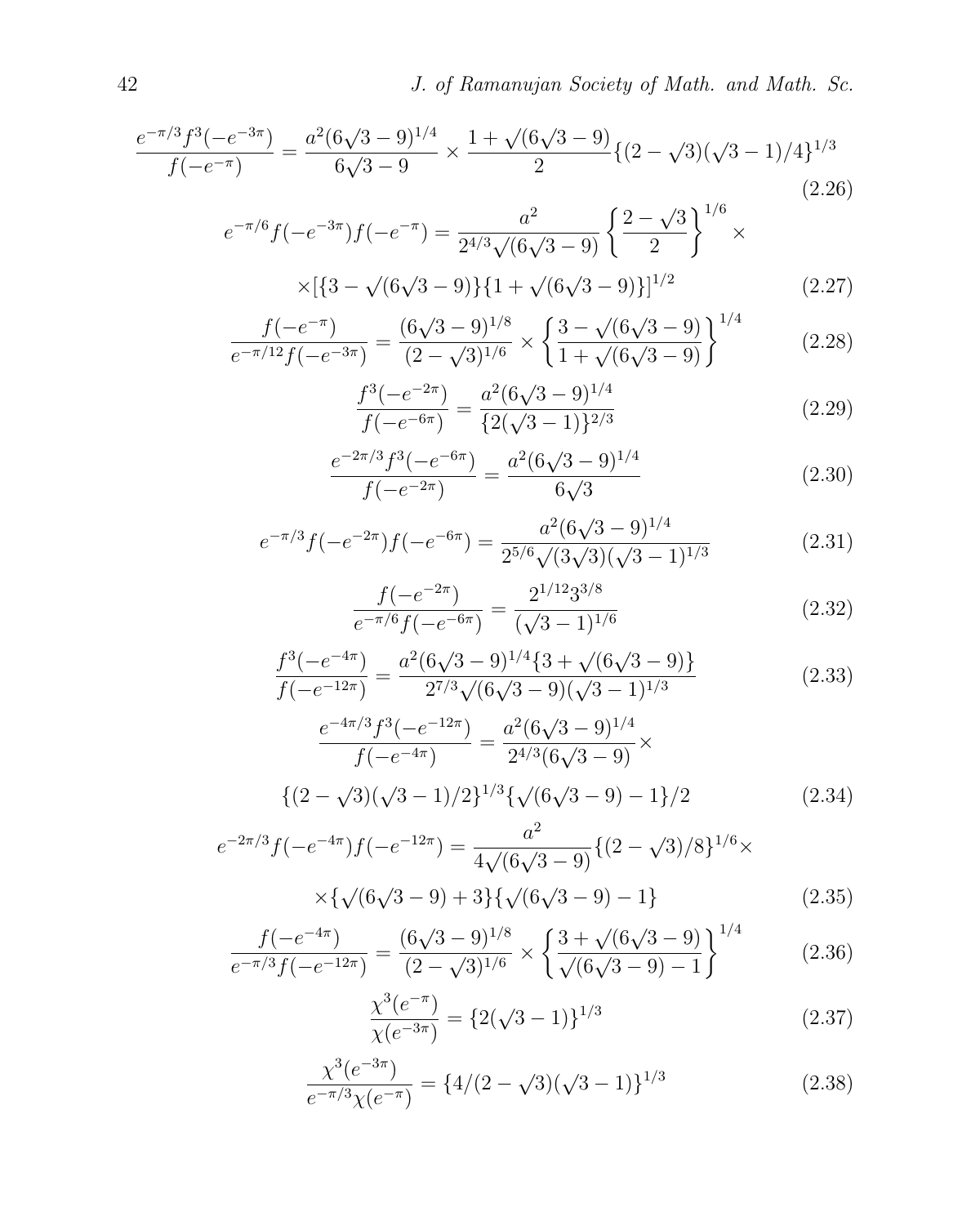Certain Explicit Evaluation of Ramanujan's Theta Functions 43

$$
e^{\pi/6} \chi(e^{-\pi}) \chi(e^{-3\pi}) = \{8/(\sqrt{3}-1)\}^{1/6}
$$
 (2.39)

$$
\frac{e^{-\pi/12}\chi(e^{-\pi})}{\chi(e^{-3\pi})} = (2-\sqrt{3})^{1/6}
$$
\n(2.40)

$$
\frac{\chi^3(-e^{-\pi})}{\chi(-e^{-3\pi})} = \frac{\{3 - \sqrt{(6\sqrt{3} - 9)}\}}{\sqrt{(6\sqrt{3})(2 - \sqrt{3})^{1/3}}}
$$
(2.41)

$$
\frac{\chi^3(-e^{-3\pi})}{e^{-\pi/3}\chi(-e^{-\pi})} = \frac{\sqrt{(6\sqrt{3}-9)+1}}{\{2(2-\sqrt{3})(\sqrt{3}-1)\}^{1/3}}
$$
(2.42)

$$
e^{\pi/6}\chi(-e^{-\pi})\chi(-e^{-3\pi}) = \frac{[\{3-\sqrt{(6\sqrt{3}-9)}\}\{\sqrt{(6\sqrt{3}-9)}+1\}]^{1/2}}{2^{5/12}(2-\sqrt{3})^{1/3}3^{3/8}(\sqrt{3}-1)^{1/6}}\tag{2.43}
$$

$$
\frac{\chi(-e^{-\pi})}{e^{\pi/12}\chi(-e^{-3\pi})} = \frac{(\sqrt{3}-1)^{1/12}}{3^{3/16}2^{1/24}} \left\{ \frac{3-\sqrt{(6\sqrt{3}-9)}}{\sqrt{(6\sqrt{3}-9)+1}} \right\}^{1/4}
$$
(2.44)

$$
\frac{\chi(-e^{-2\pi})}{\chi(-e^{-6\pi})} = \frac{2^{5/6}\sqrt{(6\sqrt{3}-9)}}{\{3+\sqrt{(6\sqrt{3}-9)}\}(\sqrt{3}-1)^{1/3}}\tag{2.45}
$$

$$
\frac{\chi^3(-e^{-6\pi})}{e^{-2\pi/3}\chi(-e^{-2\pi})} = \frac{2^{4/3}\{(2-\sqrt{3})(\sqrt{3}-1)\}^{1/3}}{\sqrt{(6\sqrt{3}-9)-1}}\tag{2.46}
$$

$$
e^{\pi/3}\chi(-e^{-2\pi})\chi(-e^{-6\pi}) = \frac{2^{3/2}(2-\sqrt{3})^{5/12}3^{3/8}}{[\{3+\sqrt{(6\sqrt{3}-9)}\}\{\sqrt{(6\sqrt{3}-9)}-1\}]^{1/2}}
$$
(2.47)

$$
\frac{\chi(-e^{-2\pi})}{e^{\pi/6}\chi(-e^{-6\pi})} = \frac{3^{3/16}}{(2-\sqrt{3})^{1/24}} \times \left\{ \frac{\sqrt{(6\sqrt{3}-9)-1}}{\sqrt{(6\sqrt{3}-9)+3}} \right\}^{1/4}
$$
(2.48)

## 3. Proof of (2.1) - (2.48):

In this section we shall discuss the proof of our results listed in section 2. We know that in modular equations (1.6)-(1.10),  $\beta$  and the multiplier m are of degree 3. To proceed further let us define the following functions with the help of (1.10) and (1.22) say,  $\sqrt{2}$ 

$$
P = \frac{\phi(q)}{\phi(q^3)} = \sqrt{m} \tag{3.1}
$$

$$
Q = \frac{\phi^3(-q)}{\phi(-q^3)} = \sqrt{(z_1^3/z_3)} \times \left\{ \frac{(1-\alpha)^3}{(1-\beta)} \right\}^{1/4}
$$
(3.2)

$$
Q_1 = \frac{\phi^3(-q^3)}{\phi(-q)} = \sqrt{z_3^3/z_1} \times \left\{ \frac{(1-\beta)^3}{(1-\alpha)} \right\}^{1/4}
$$
(3.3)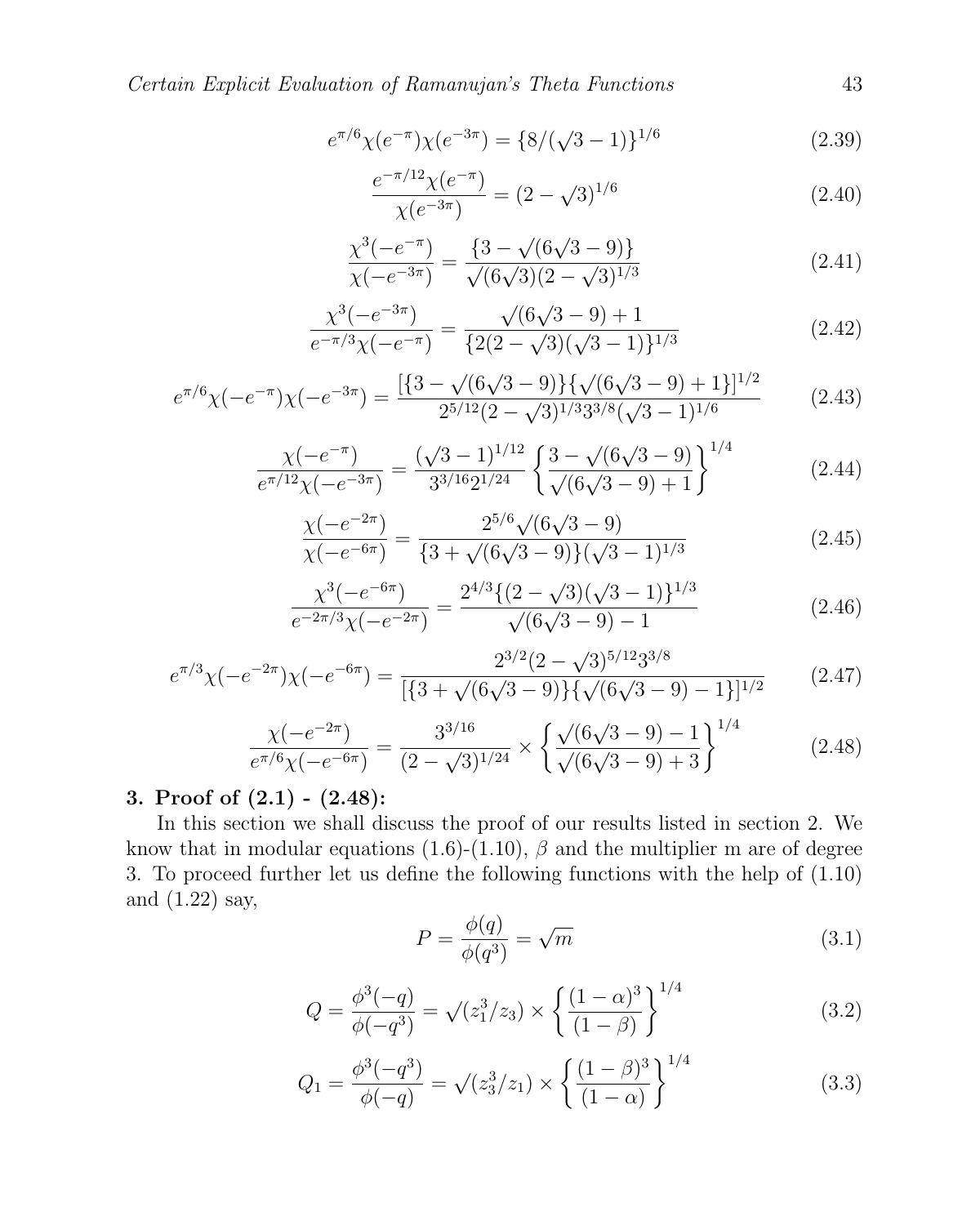$$
Q_2 = \frac{\phi^3(-q^2)}{\phi(-q^6)} = \sqrt{(z_1^3/z_3)} \times \left\{ \frac{(1-\alpha)^3}{(1-\beta)} \right\}^{1/8}
$$
(3.4)

$$
Q_3 = \frac{\phi^3(-q^3)}{\phi(-q^2)} = \sqrt{z_3^3/z_1} \times \left\{ \frac{(1-\beta)^3}{(1-\alpha)} \right\}^{1/8}
$$
(3.5)

$$
Q_4 = \frac{\psi^3(q)}{\psi(q^3)} = \frac{1}{2}\sqrt{(z_1^3/z_3)} \times \left\{\frac{\alpha^3}{\beta}\right\}^{1/8}
$$
 (3.6)

$$
Q_5 = \frac{q\psi^3(q^3)}{\psi(q)} = \frac{1}{2}\sqrt{(z_3^3/z_1)} \times \left\{\frac{\beta^3}{\alpha}\right\}^{1/8}
$$
 (3.7)

$$
Q_6 = \frac{\psi^3(-q)}{\psi(-q^3)} = \frac{1}{2}\sqrt{(z_1^3/z_3)} \times \left\{\frac{\alpha^3(1-\alpha)^3}{\beta(1-\beta)}\right\}^{1/8}
$$
(3.8)

$$
Q_7 = \frac{q\psi^3(-q^3)}{\psi(-q)} = \frac{1}{2}\sqrt{(z_3^3/z_1)} \times \left\{\frac{\beta^3(1-\beta)^3}{\alpha(1-\alpha)}\right\}^{1/8}
$$
(3.9)

$$
Q_8 = \frac{\psi^3(q^2)}{\psi(q^6)} = \frac{1}{4}\sqrt{(z_1^3/z_3)} \times \left\{\frac{\alpha^3}{\beta}\right\}^{1/4}
$$
 (3.10)

$$
Q_9 = \frac{q^2 \psi^3(q^6)}{\psi(q^2)} = \frac{1}{4} \sqrt{(z_3^3/z_1)} \times \left\{ \frac{\beta^3}{\alpha} \right\}^{1/4}
$$
 (3.11)

$$
Q_{10} = \frac{f^3(q)}{f(q^3)} = \frac{1}{2^{1/3}}\sqrt{(z_1^3/z_3)} \times \left\{\frac{\alpha^3(1-\alpha)^3}{\beta(1-\beta)}\right\}^{1/24}
$$
(3.12)

$$
Q_{11} = \frac{q^{1/3} f^3(q^3)}{f(q)} = \frac{1}{2^{1/3}} \sqrt{(z_3^3/z_1)} \times \left\{ \frac{\beta^3 (1-\beta)^3}{\alpha (1-\alpha)} \right\}^{1/24}
$$
(3.13)

$$
Q_{12} = \frac{f^3(-q)}{f(-q^3)} = 2^{1/3} \sqrt{(z_1^3/z_3)} \{ (1-\alpha)^3 / (1-\beta) \}^{1/6} (\alpha^3 / \beta)^{1/24}
$$
(3.14)

$$
Q_{13} = \frac{q^{1/3} f^3(-q^3)}{f(-q)} = 2^{-1/3} \sqrt{(z_3^3/z_1)} \{ (1-\beta)^3 / (1-\alpha) \}^{1/6} (\beta^3/\alpha)^{1/24} \tag{3.15}
$$

$$
Q_{14} = \frac{f^3(-q^2)}{f(-q^6)} = 2^{2/3} \sqrt{(z_1^3/z_3)} {\alpha^3 (1-\alpha)^3 / \beta (1-\beta)}^{1/12}
$$
 (3.16)

$$
Q_{15} = \frac{q^{2/3} f^3(-q^6)}{f(-q^2)} = 2^{-2/3} \sqrt{(z_3^3/z_1)} {\beta^3 (1-\beta)^3 / \alpha (1-\alpha)}^{1/12}
$$
 (3.17)

$$
Q_{16} = \frac{f^3(-q^4)}{f(-q^{12})} = 4^{2/3} \sqrt{(z_1^3/z_3)} \left\{ \frac{(1-\alpha)^3}{(1-\beta)} \right\}^{1/24} \left\{ \frac{\alpha^3}{\beta} \right\}^{1/6}
$$
(3.18)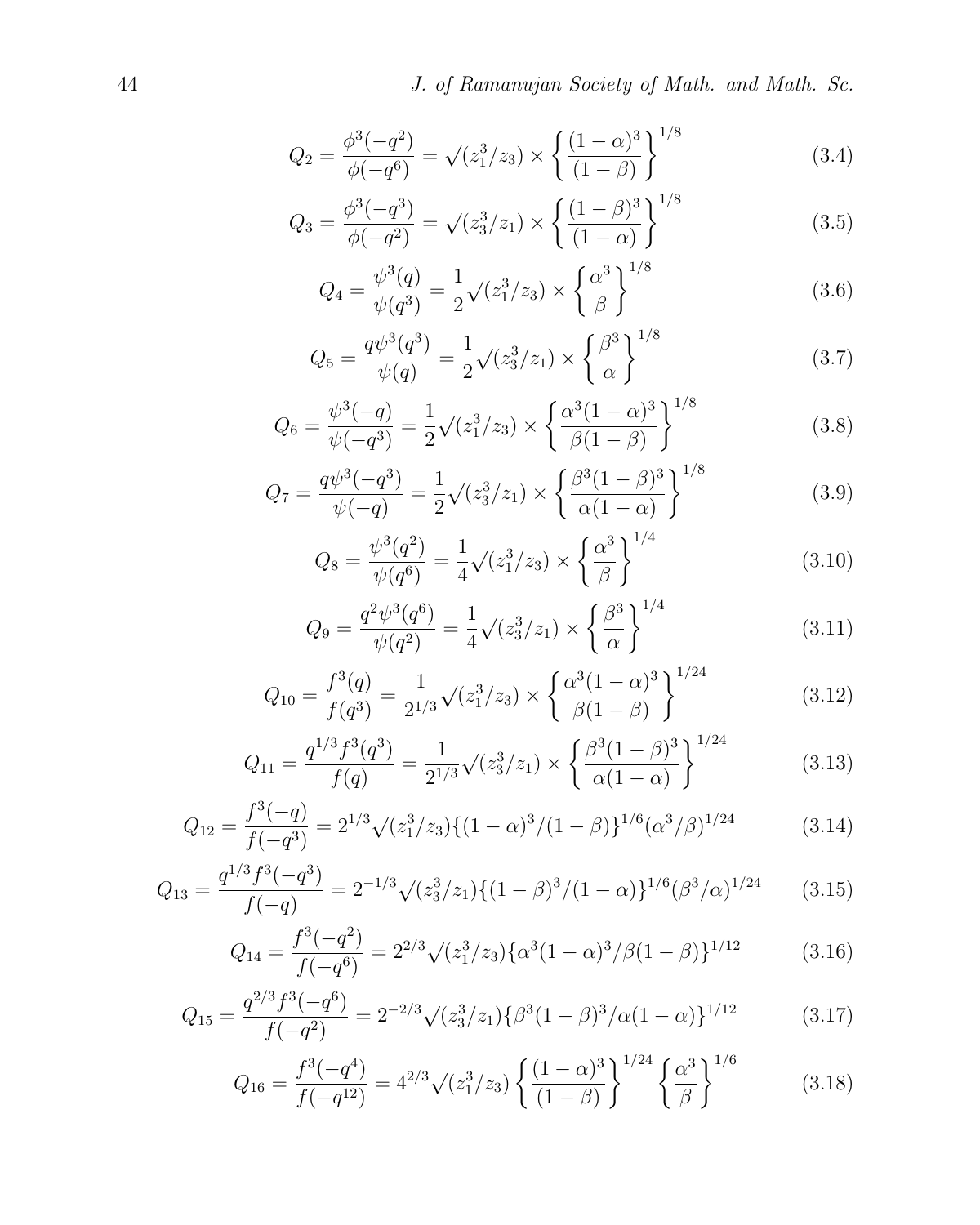Certain Explicit Evaluation of Ramanujan's Theta Functions 45

$$
Q_{17} = \frac{q^{4/3} f^3(-q^{12})}{f(-q^4)} = 4^{2/3} \sqrt{(z_3^3/z_1)} \left\{ \frac{(1-\beta)^3}{(1-\alpha)} \right\}^{1/24} \left\{ \frac{\beta^3}{\alpha} \right\}^{1/6} \tag{3.19}
$$

$$
Q_{18} = \frac{\chi^3(q)}{\chi(q^3)} = 2^{1/3} \left\{ \frac{\beta(1-\beta)}{\alpha^3(1-\alpha)^3} \right\}^{1/24}
$$
 (3.20)

$$
Q_{19} = \frac{\chi^3(q^3)}{q^{1/3}\chi(q)} = 2^{1/3} \left\{ \frac{\alpha(1-\alpha)}{\beta^3(1-\beta)^3} \right\}^{1/24}
$$
 (3.21)

$$
Q_{20} = \frac{\chi^3(-q)}{\chi(-q^3)} = 2^{1/3} \left\{ \frac{(1-\alpha)^3}{(1-\beta)} \right\}^{1/12} \left\{ \frac{\beta}{\alpha^3} \right\}^{1/24}
$$
(3.22)

$$
Q_{21} = \frac{\chi^3(-q^3)}{q^{1/3}\chi(-q)} = 2^{1/3} \left\{ \frac{(1-\beta)^3}{(1-\alpha)} \right\}^{1/12} \left\{ \frac{\alpha}{\beta^3} \right\}^{1/24}
$$
(3.23)

$$
Q_{22} = \frac{\chi^3(-q^2)}{\chi(-q^6)} = 2^{2/3} \left\{ \frac{(1-\alpha)^3}{(1-\beta)} \right\}^{1/24} \left\{ \frac{\beta}{\alpha^3} \right\}^{1/12}
$$
(3.24)

$$
Q_{23} = \frac{\chi^3(-q^6)}{q^{1/3}\chi(-q^2)} = 2^{2/3} \left\{ \frac{(1-\beta)^3}{(1-\alpha)} \right\}^{1/24} \left\{ \frac{\alpha}{\beta^3} \right\}^{1/12}
$$
(3.25)

We shall also need the following results,

Putting  $q = e^{-\pi}$  in (3.1) and using (1.23), we get

$$
P = \sqrt{m} = \frac{\phi(e^{-\pi})}{\phi(e^{-3\pi})} = (6\sqrt{3} - 9)^{1/4}
$$
 (3.26)

Substituting for m from  $(3.26)$  in  $(1.6)-(1.9)$ , we have

$$
\left\{\frac{\beta^3}{\alpha}\right\}^{1/8} = \frac{\sqrt{(6\sqrt{3}-9)}-1}{2} \tag{3.27}
$$

$$
\left\{\frac{(1-\beta)^3}{1-\alpha}\right\}^{1/8} = \frac{\sqrt{(6\sqrt{3}-9)+1}}{2}
$$
 (3.28)

$$
\left\{\frac{(1-\alpha)^3}{1-\beta}\right\}^{1/8} = \frac{3-\sqrt{(6\sqrt{3}-9)}}{2\sqrt{(6\sqrt{3}-9)}}\tag{3.29}
$$

$$
\left\{\frac{\alpha^3}{\beta}\right\}^{1/8} = \frac{3 + \sqrt{(6\sqrt{3} - 9)}}{2\sqrt{(6\sqrt{3} - 9)}}
$$
(3.30)

Now, from (1.10) and (1.26), we get

$$
\sqrt{z_1} = \phi(e^{-\pi}) = a \tag{3.31}
$$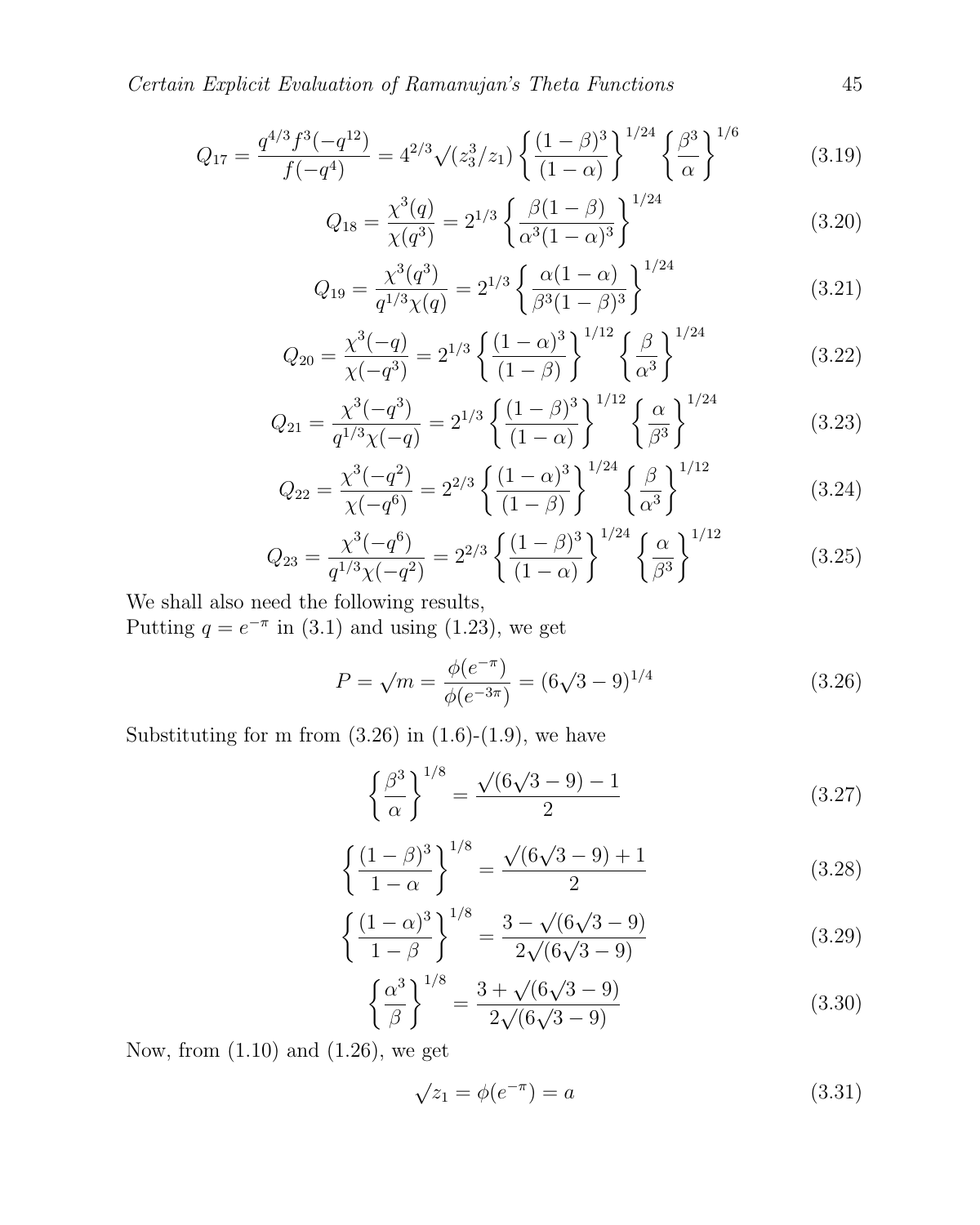Thus, using  $(3.26)$  and  $(3.31)$ , we have

$$
\sqrt{z_3} = \phi(e^{-3\pi}) = \frac{a}{(6\sqrt{3}+9)^{1/4}}
$$
\n(3.32)

Thus, we have

$$
\sqrt{(z_1^3/z_3)} = a^2(6\sqrt{3} - 9)^{1/4}
$$
\n(3.33)

and

$$
\sqrt{(z_3^3/z_1)} = \frac{a^2(6\sqrt{3}-9)^{1/4}}{6\sqrt{3}-9}
$$
\n(3.34)

Now, applying (3.27)-(3.34) we get our results (3.2)-(3.25) for  $q = e^{-\pi}$ . For example,  $(3.2)$ ,  $(3.29)$  and  $(3.33)$  yield  $(2.1)$ ;  $(3.3)$ ,  $(3.38)$  and  $(3.34)$  yield  $(2.2)$ . Similarly, other results of section 2 could also be proved. Specifically (2.5) and (2.6) lead to (2.7) and (2.8); (2.9) and (2.10) yield (2.11) and (2.12); (2.13) and  $(2.14)$  lead to  $(2.15)$  and  $(2.16)$ ;  $(2.17)$  and  $(2.18)$  lead to  $(2.19)$  and  $(2.20)$ .

Also applying (2.21) and (2.22) we get (2.23) and (2.24); (2.25) and (2.26) provide the proof of  $(2.27)$  and  $(2.28)$ . Similarly  $(2.29)$  and  $(2.30)$  yield  $(2.31)$  and (2.32); (2.33) and (2.34) yield (2.35) and (2.36); (2.37) and (2.38) lead to (2.39) and  $(2.40)$ ;  $(2.41)$  and  $(2.42)$  provide the proof of  $(2.43)$  and  $(2.44)$  and finally  $(2.45)$  and (2.46) lead to then proof of (2.47) and (2.48). The results discussed here are useful in the evaluation of functions involving theta functions, cubic continued fractions and Ramanujan-Weber class invariants.

#### 4. Application

In this section we shall discuss some very interesting applications of a few of our results. We can easily show that

$$
\frac{q^{1/3}}{1+} \frac{q+q^2}{1+} \frac{q^2+q^4}{1+} \frac{q^3+q^6}{1+} = \frac{\{(6\sqrt{3}-9)-1\}^{1/3}}{\{\sqrt{(6\sqrt{3}-9)+1\}^{2/3}}}
$$
 (for  $q = e^{-\pi}$ ) (4.1)

(with the help of  $(1.27)$ ,  $(1.29)$  and  $(2.4)$ ).

$$
= \frac{\{(6\sqrt{3}-9)-1\}^{2/3}}{2\{\sqrt{(6\sqrt{3}-9)+1\}^{1/3}}}
$$
 (for  $q = e^{-2\pi}$ ) (4.2)

(with the help of  $(1.27)$ ,  $(1.29)$  and  $(2.8)$ ).

$$
= \frac{1}{(6\sqrt{3} + 8)^{1/3}} \qquad \text{(for } q = -e^{-\pi})
$$
 (4.3)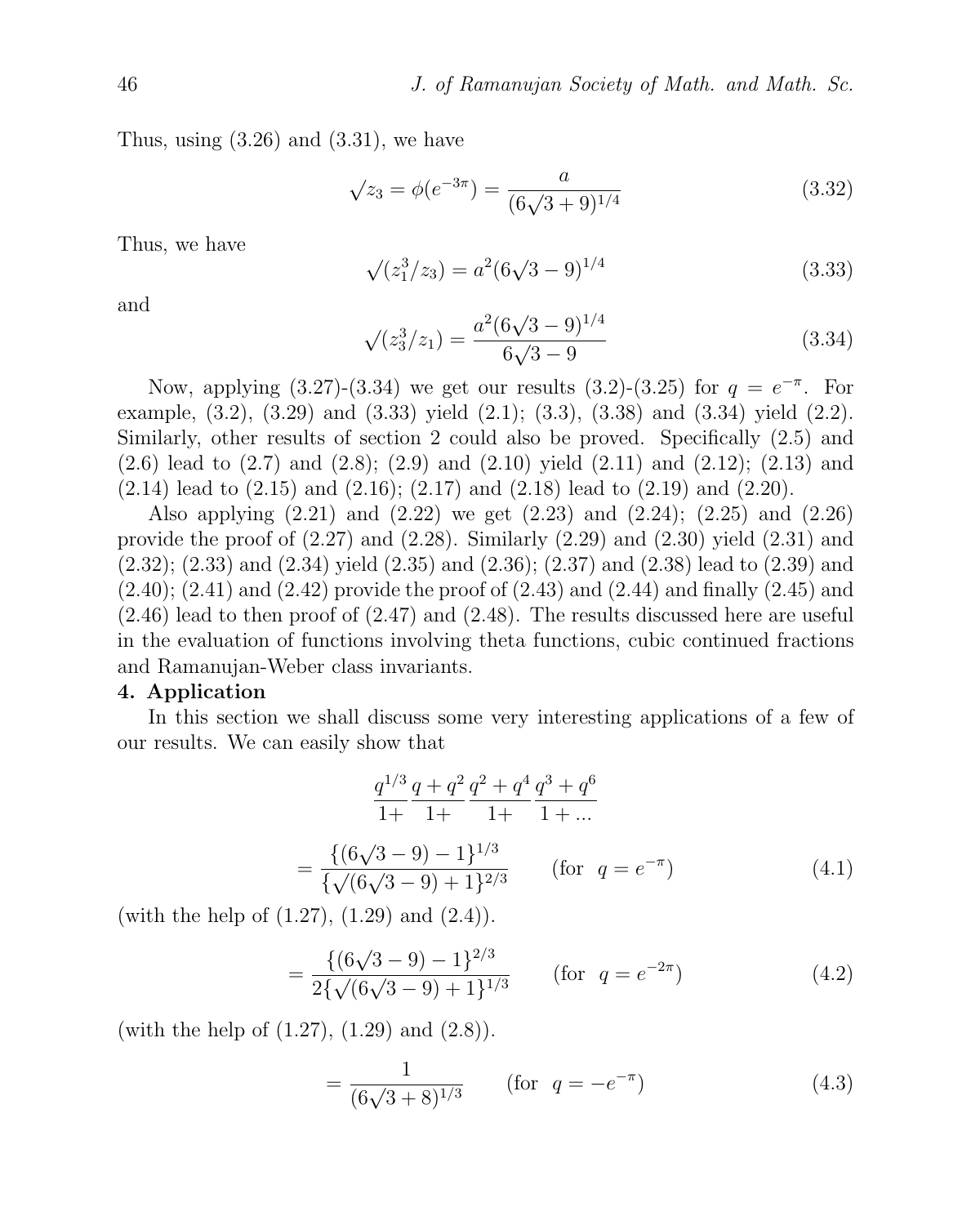(with the help of (1.27), (1.28) and (2.16)).

Next, we discuss the evaluation of Ramanujan-Webers constants. If we make use of  $(1.24)$  with n=1 and n=9, respectively and applying  $(2.40)$ , we get

$$
\frac{G_1}{G_9} = \left\{ \frac{\sqrt{2}}{1 + \sqrt{3}} \right\}^{1/3}
$$
\n(4.4)

Since  $G_1 = 1$  (cf. Berndt [3; page 189]) we get

$$
G_9 = \left\{ \frac{1+\sqrt{3}}{\sqrt{2}} \right\}^{1/3} \tag{4.5}
$$

This is a known result (cf. Berndt [3; page 189]).

Again, if we put  $n=1$  and  $n=4$ , respectively in  $(1.25)$  and make use of a known result (cf. Berndt [3; Chapter 35, entries  $2(V)$  and  $2(VI)$ , p. 326]), we get

$$
g_1 = 2^{-1/8} \tag{4.6}
$$

and

$$
g_4 = 2^{1/8} \tag{4.7}
$$

Also, (1.25) and (2.44) lead to

$$
\frac{g_1}{g_9} = \frac{(2-\sqrt{3})^{1/24}}{3^{3/16}} \times \left\{ \frac{3-\sqrt{(6\sqrt{3}-9)}}{1+\sqrt{(6\sqrt{3}-9)}} \right\}^{1/4}
$$
(4.8)

Again, (1.25) and (2.48) lead to

$$
\frac{g_4}{g_{36}} = \frac{3^{3/16}}{(2-\sqrt{3})^{1/24}} \times \left\{ \frac{\sqrt{(6\sqrt{3}-9)-1}}{\sqrt{(6\sqrt{3}-9)+3}} \right\}^{1/4}
$$
(4.9)

From  $(4.6)$  and  $(4.8)$ , we get

$$
g_9 = \frac{3^{3/16}}{2^{1/8}(2-\sqrt{3})^{1/24}} \times \left\{ \frac{1+\sqrt{(6\sqrt{3}-9)}}{3-\sqrt{(6\sqrt{3}-9)}} \right\}^{1/4}
$$
(4.10)

Similarly, (4.7) and (4.9) yield

$$
g_{36} = \frac{2^{1/8} (2 - \sqrt{3})^{1/24}}{3^{3/16}} \times \left\{ \frac{\sqrt{(6\sqrt{3} - 9)} + 3}{\sqrt{(6\sqrt{3} - 9)} - 1} \right\}^{1/4}
$$
(4.11)

 $g_1, g_4, g_9$  and  $g_{36}$  are new addition to the list of Ramanujan-Weber constants. Similarly, several other values of the invariants can also be calculated. The results established herein may be useful in the study of theta functions and related results.